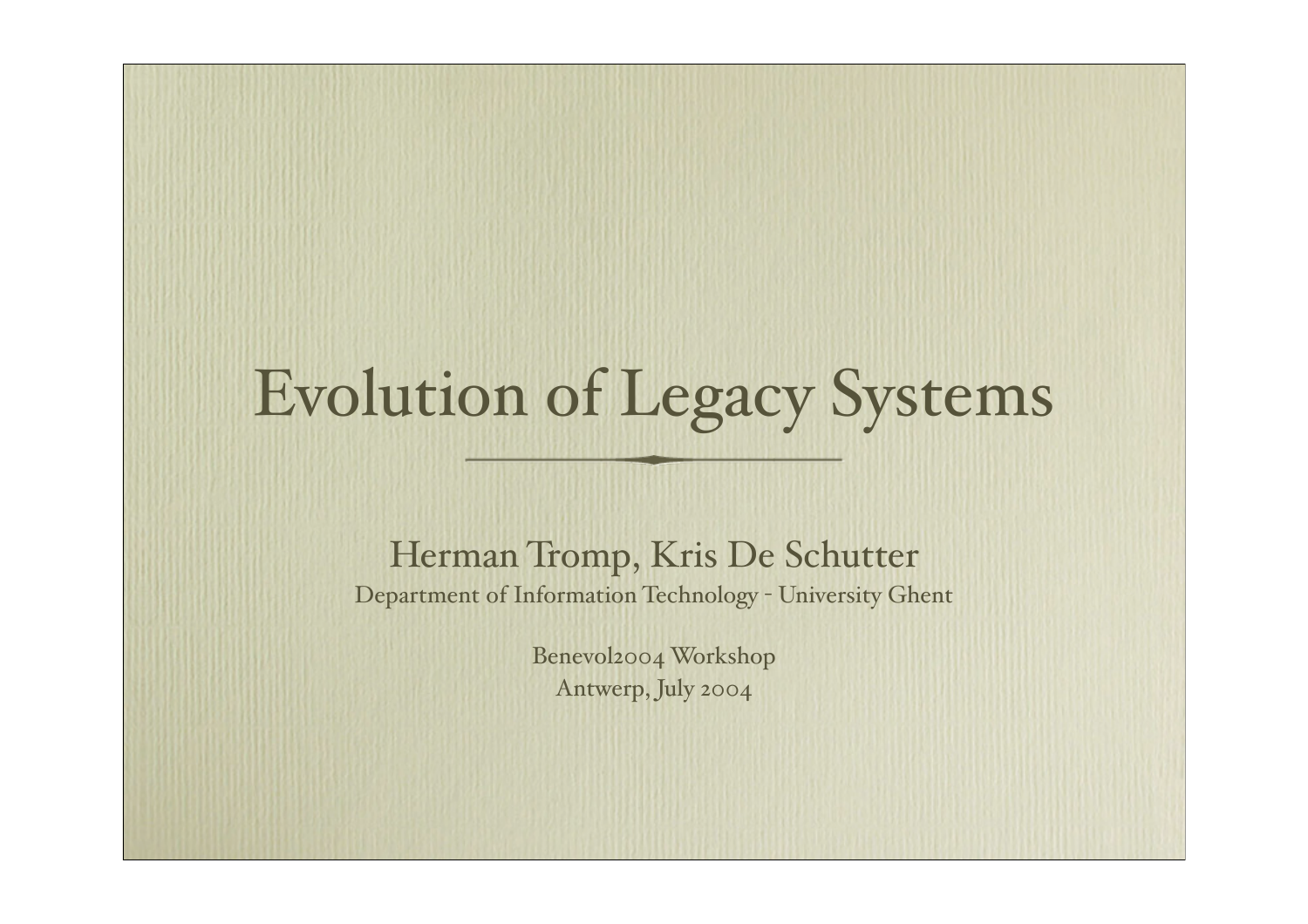## What is legacy?

- Legacy :
	- Money, etc. (to be) received by a person by the will of and at the death of another person
	- Something handed down from ancestors or predecessors
- (source : dictionary)
- Legacy has a

•

- Positive connotation : value
- Negative connotation : old, out-of-date, inappropriate for current use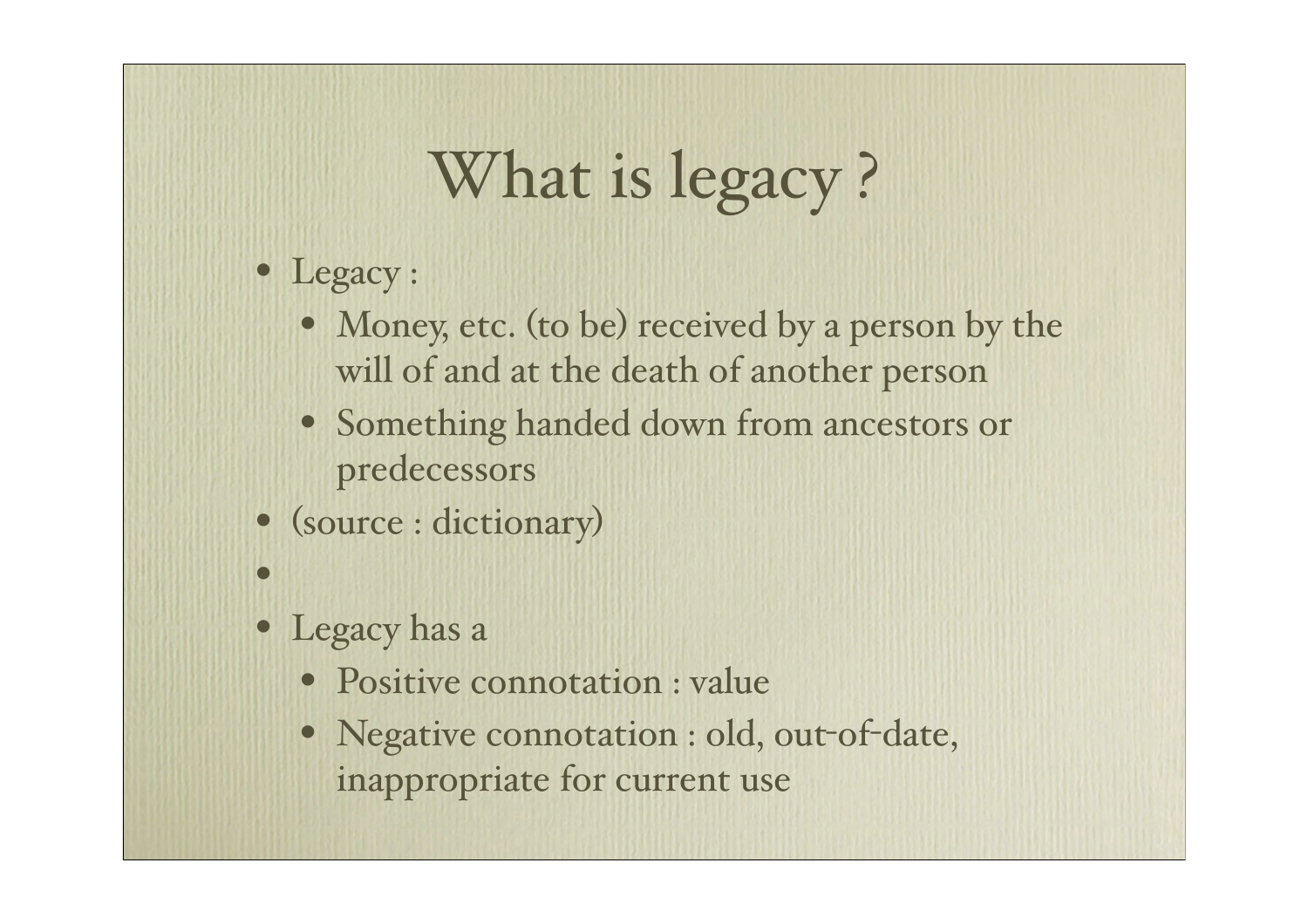#### What is a legacy system?

- A legacy system is an operational system that has been designed, implemented and installed in a radically different environment than imposed by the current ICT strategy. It is also a system that still contains considerable business value and is critical for operations.
- (Note : other definitions are available)

•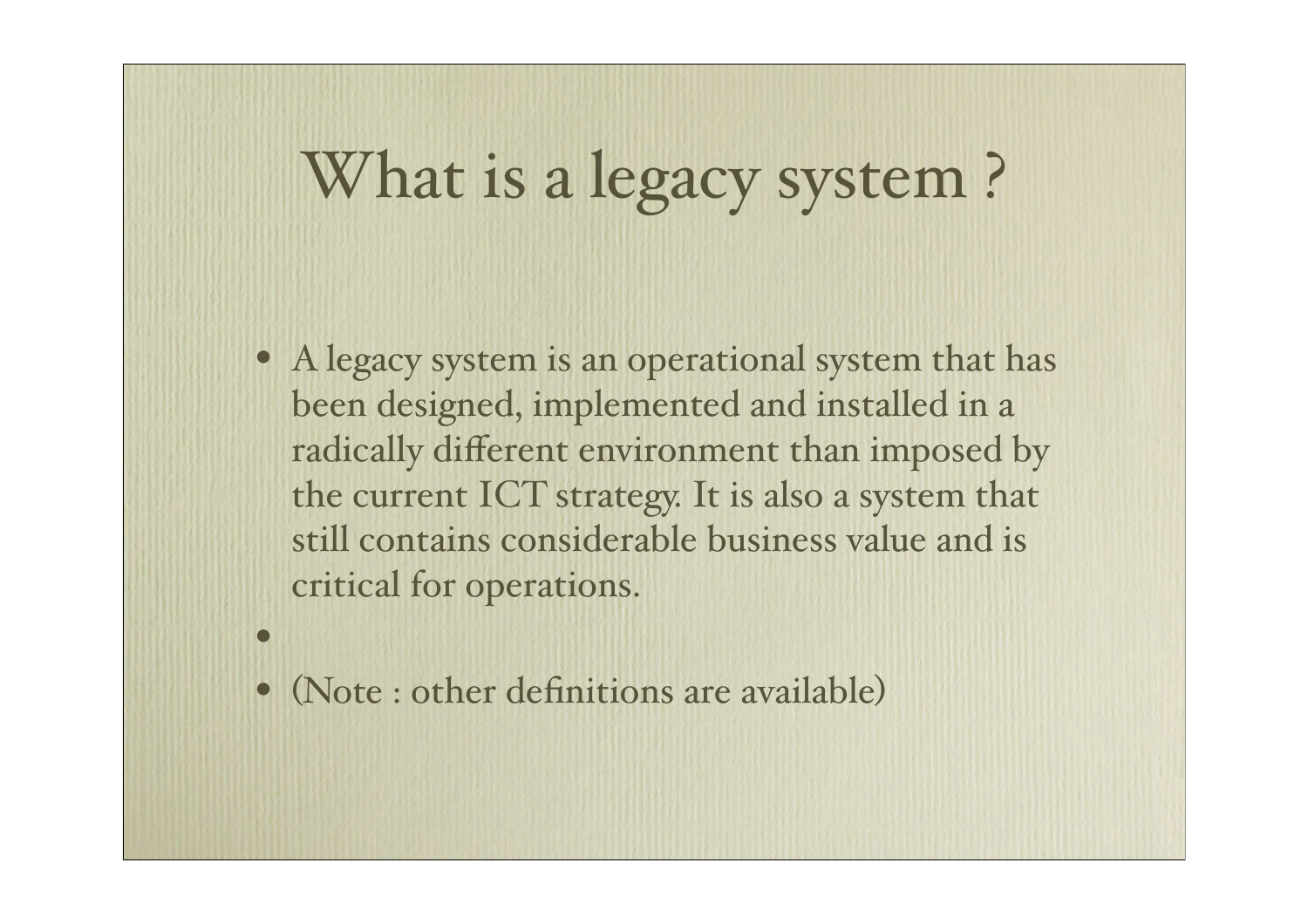## Topics in legacy evolution

- Programming languages (COBOL, C, OO languages, ...)
- Data storage (databases, flat files ,...)
- Inter process communication, CORBA, application servers, distributed systems, ...
- System architecture
- Analysis and design, UML, MDA, ...
- Re-engineering
- ...
- What will we be discussing specifically?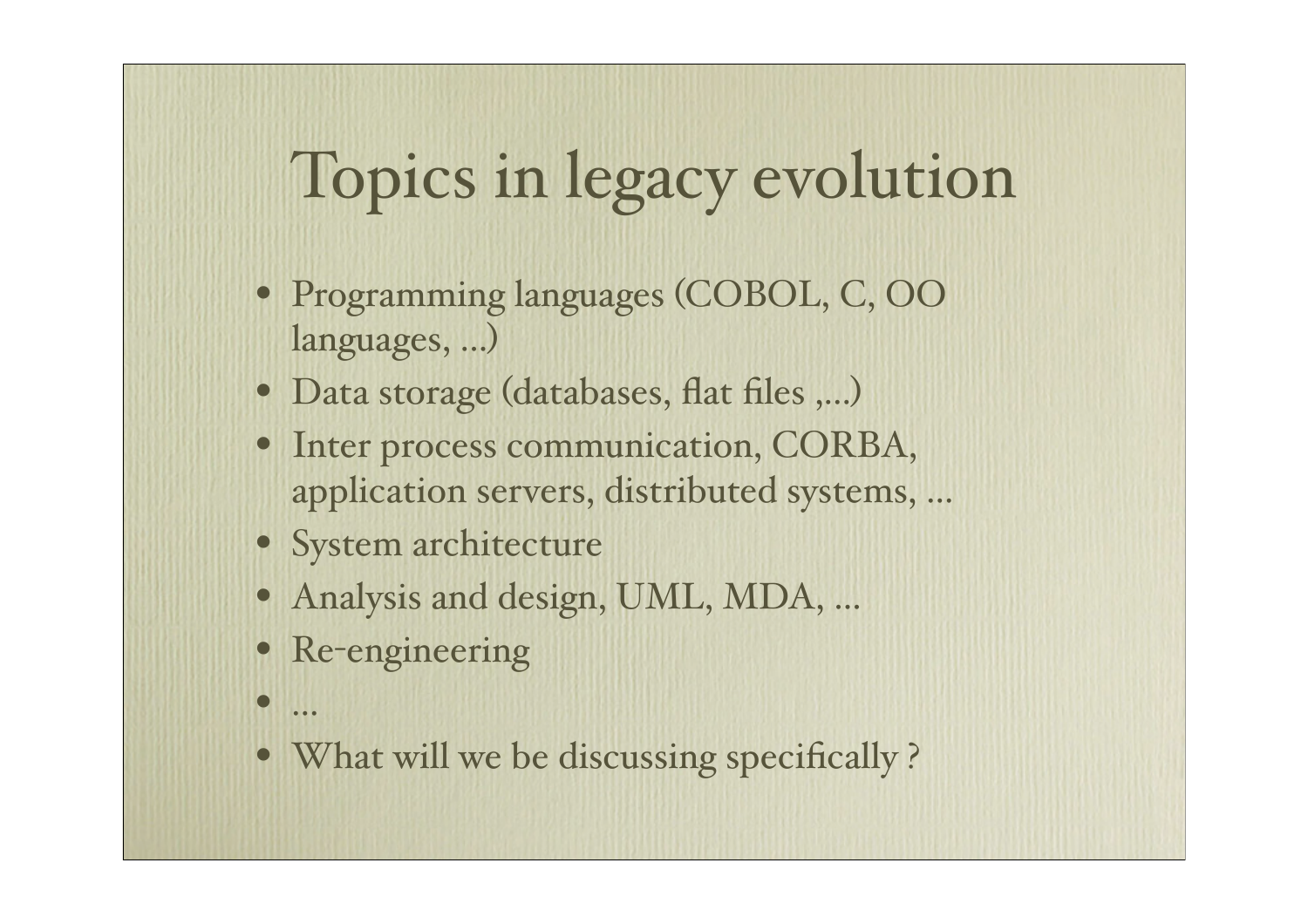# Adding aspects to legacy code

"Opposites are not contradictory but complementary."

-- N. Bohr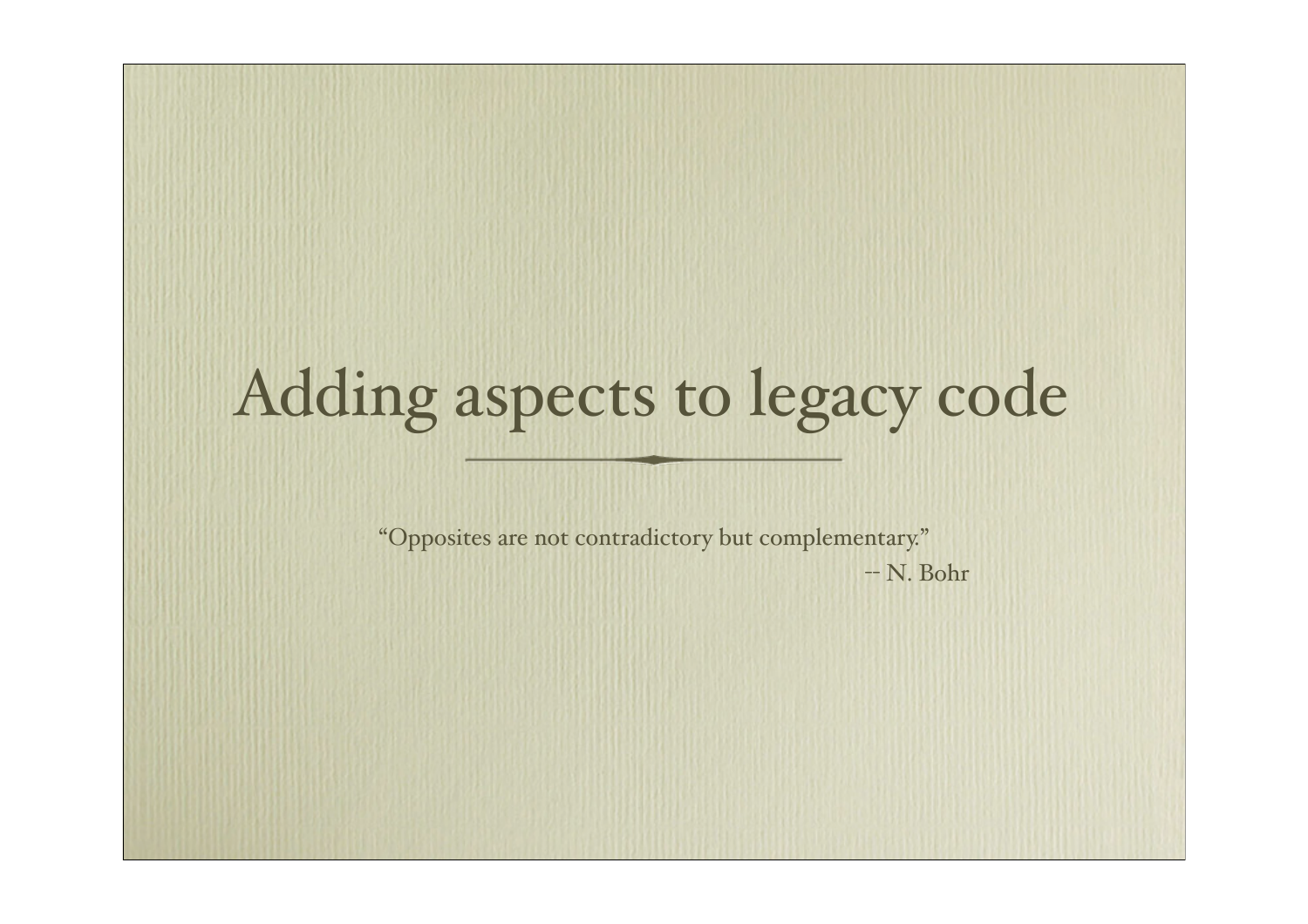#### Adding aspects to legacy code

- There is no AspectCobol, AspectFortran,...
- There is an AspectC, but it is not (generally) usable
- So we have to set these up ourselves
- And do it as flexible as possible
	- we don't want to start from scratch every time we work on a new language (or dialect)
	- keep things open-ended as much as possible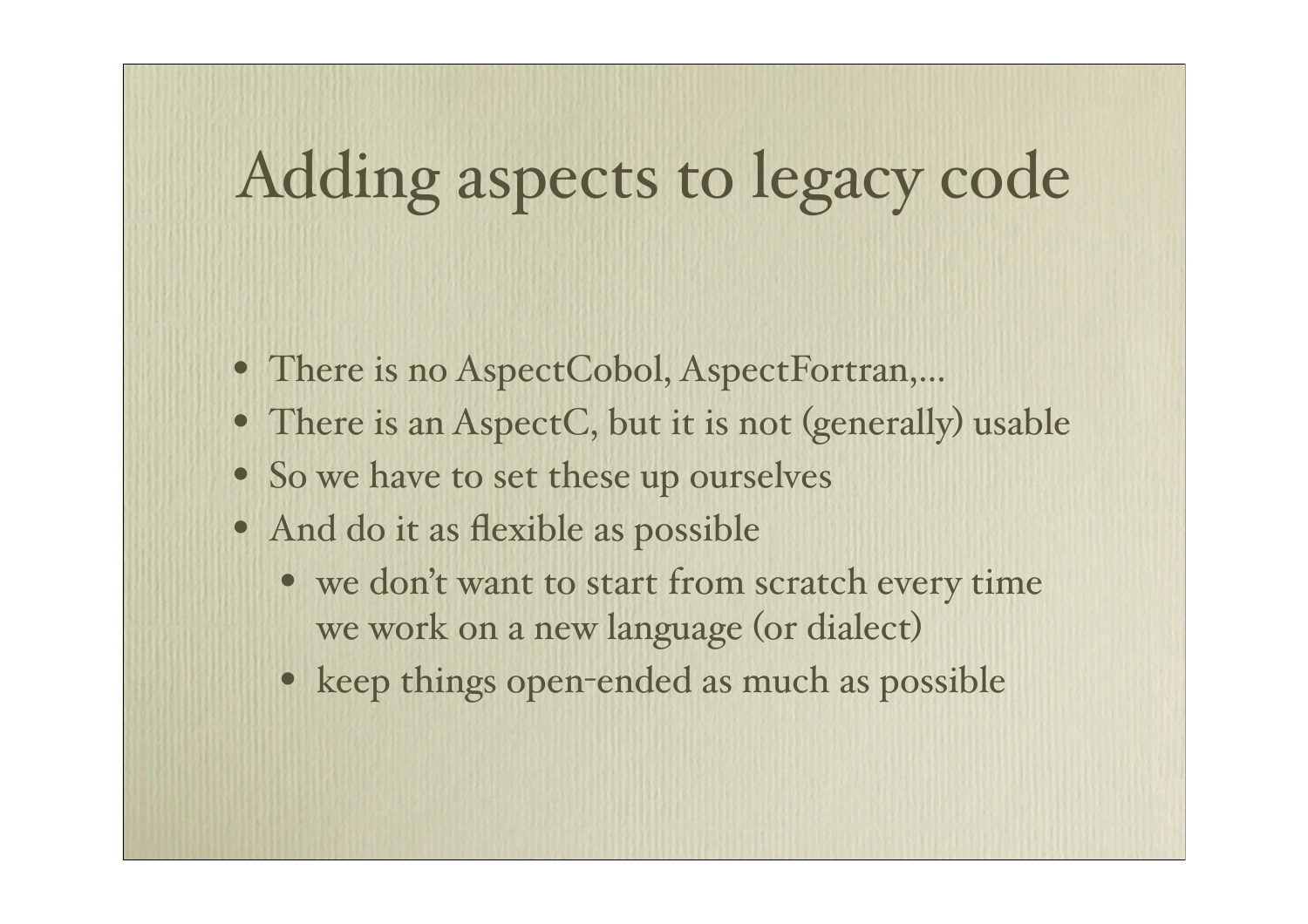# A direct approach



Adding aspects by transforming the legacy sources directly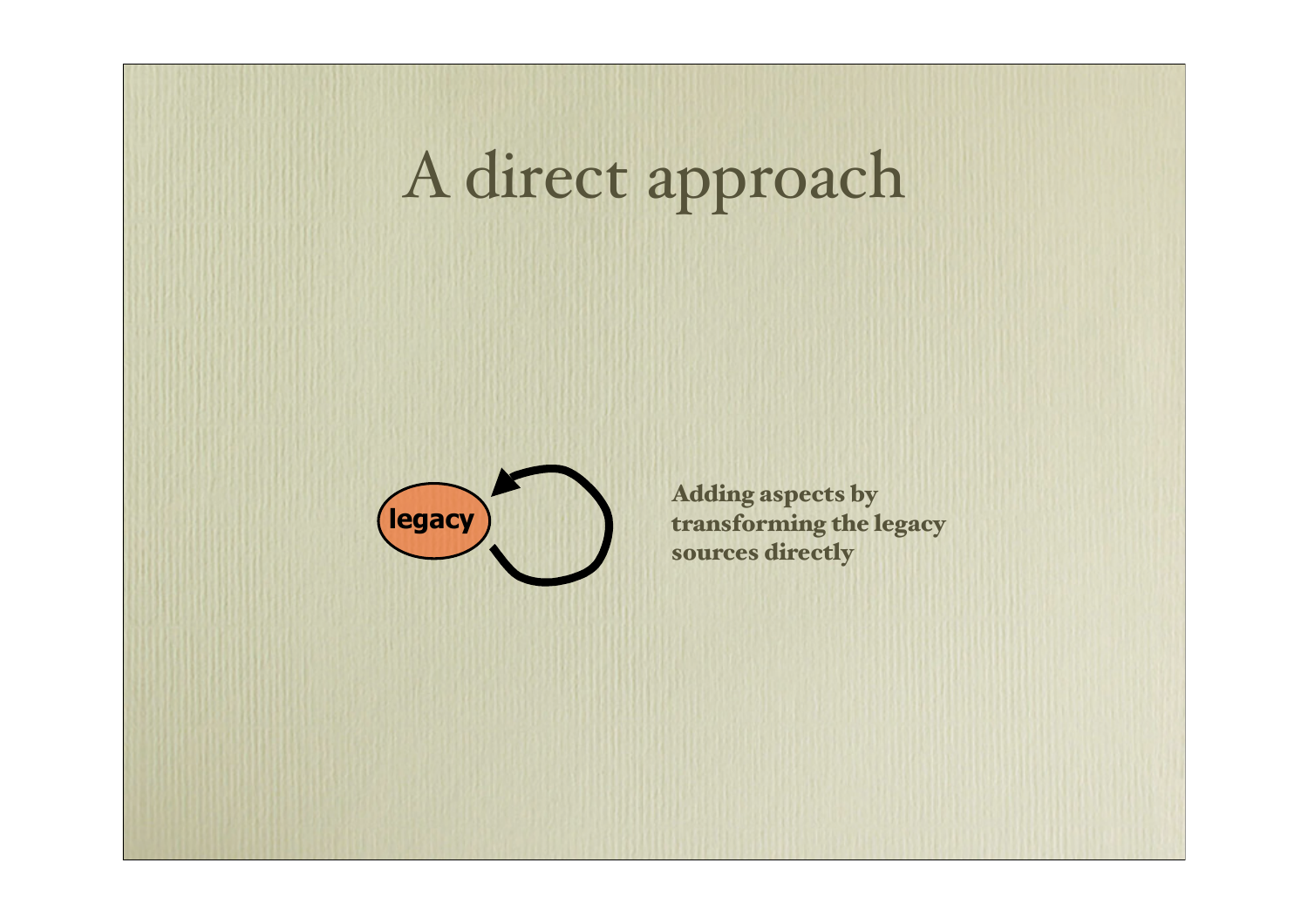#### An indirect approach

Transform the code into an intermediate format



Add aspects by transforming the intermediate version

Transform back to the original dialect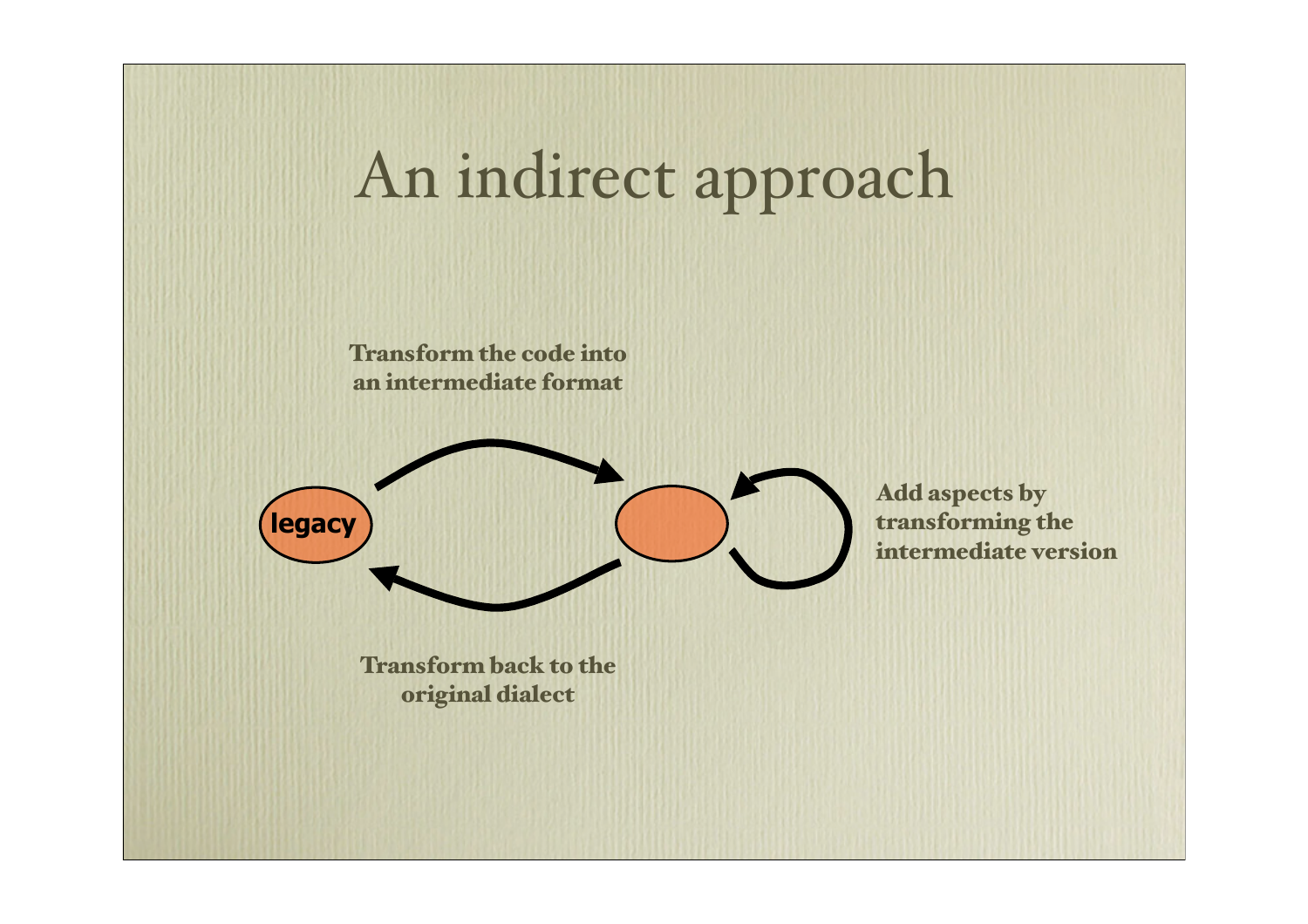